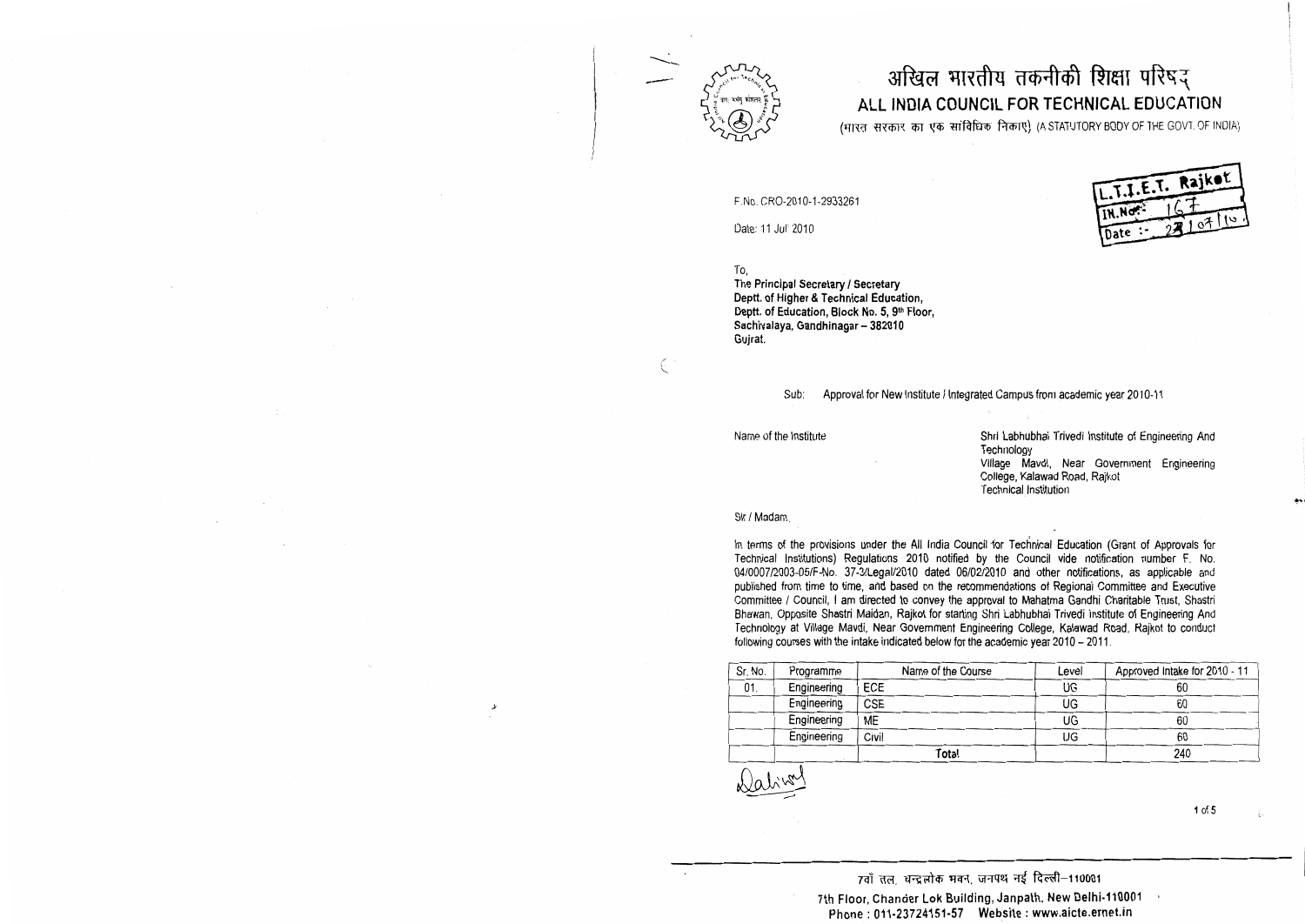**Note:. The approval is valid for two years from the date of issue of this letter for getting affiliation with respective University and fulfilling State Govt. requirements for admission.** 

The Society/Trust/Institution shall obtain necessary affiliation / permission from the concerned affiliating University as per the prescribed schedule of the University/ Admission authority etc. The Applicant Society/Trust/Institution shall send information about commencement of the above courses to AICTE. In case the lnstitution is not in a position to commence the above mentioned courses for whatever reason during the two years period from the date of issue of this letter, the approval becomes invalid and the application society/Trust/lnstitution shall make fresh application to AICTE for grant of approval as per the norms prevailing at such time.

Note: The mandatory disclosure in format as prescribed in Approval Process Handbook is required to be hosted on the Institute website as per directions in the AICTE website failing which, action would be initiated as per the rules and regulations of the AICTE.

All Institutions shall fulfill the following general conditions:

- 1. The management shall provide adequate funds for development of land and for providing related infrastructural, instructional and other facilities as per norms and standards laid down by the Council from time to time and for meeting recurring expenditure.
- 2. The admission shall be made only after adequate infrastructure and all other facilities, including the availability / recruitment of the required faculty are provided as per norms and guidelines of the AICTE.
	- 3. The admissions shall be made in accordance with the regulations notified by the Council from time to time.
	- 4. The curriculum of the course, the procedure for evaluation / assessment of students shall be in accordance with the norms prescribed by the AICTE and concemed affiliating university where ever applicable.
	- 5. The management of the lnstitution shall not close the, lnstitution or the institution shall not discontinue any course(s) or start any new course(s) or alter intake capacity of seats without the prior approval of the Council.
	- 6. No excess admission shall be made by the lnstitution over and above the approved intake under any circumstances. In case any excess admission is reported to the Council, appropriate action as per the notified regulations shall be initiated against the Institution.
- 7. The institutions shall not have any collaborative arrangements with any Indian and / or Foreign Universities for conduct of technical courses other than those approved by AICTE without obtaining prior approval from AICTE. In case any violation is reported to the Council, appropriate action as per the notified regulations shall be initiated against the Institution.
- 8. The lnstitution shall not conduct any course(s) in the field of technical education in the same premises / campus and / or in the name of the Institution without prior permission / approval of AICTE. If found so, appropriate action as per the notified regulations shall be initiated against the lnstitution.

Ç.,

 $2$  of 5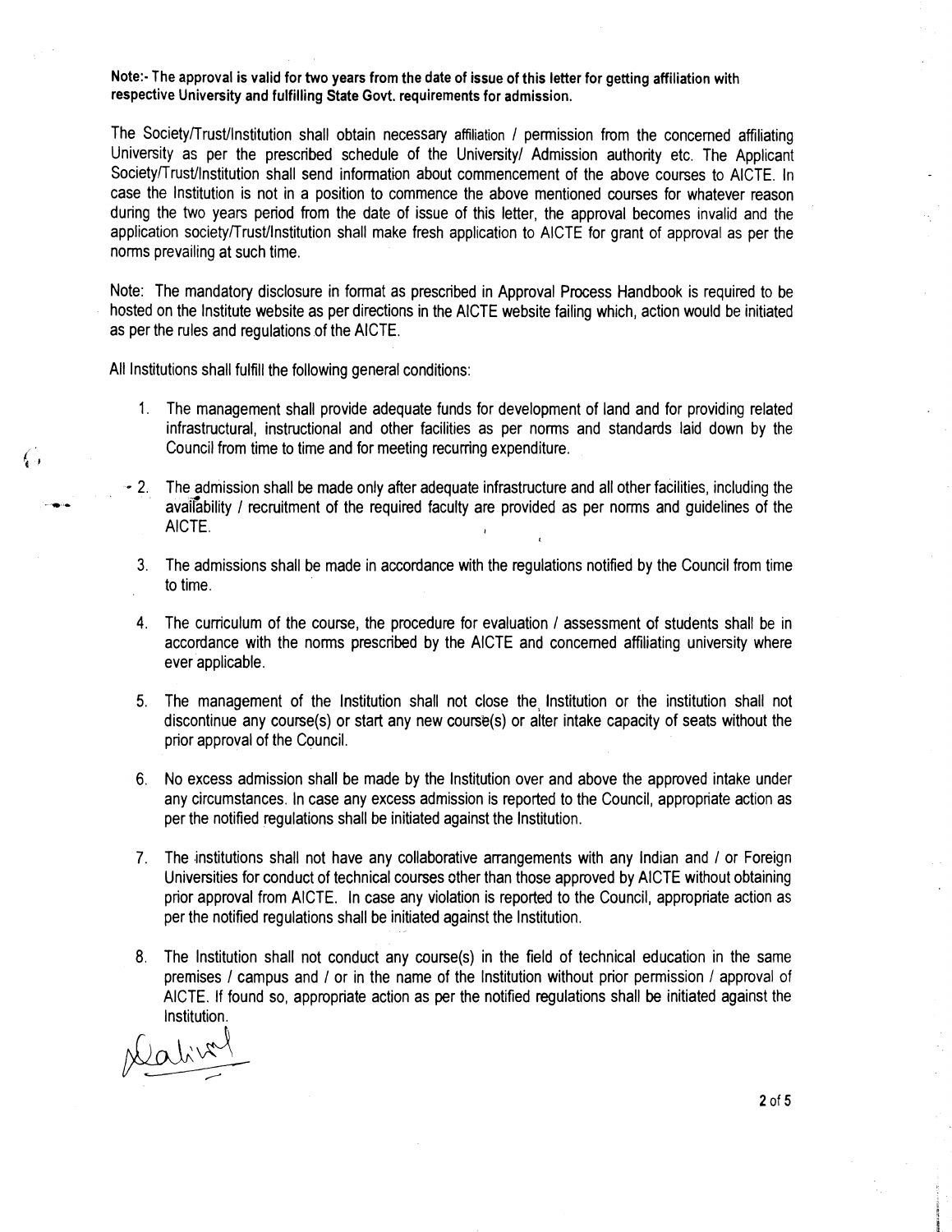- 9. The institution shall not conduct any non-technical course (s) in the same premises / campus under any circumstances. In case any violation is reported to the Council, appropriate action as per the notified regulations shall be initiated against the Institution.
- 10. The institution shall operate orlly from the approved location, and that the institution shall not open any off campus study centers *I* extension centers directly or in collaboration with any other institution / university / organization for the purpose of imparting technical education without obtaining prior approval from the AICTE. If found so, appropriate action as per the notified regulations shall be initiated against the Institution.
- 11. The tuition and other fees shall be charged as prescribed by the Competent Authority within the overall criteria prescribed by the Council from time to time. No capitation fee shall be charged from the students *I* guardians of students in any form. If found so, appropriate action as per the notified regulations shall be initiated against the Institution.
- 12. The accounts of the lnstitution shall be audited annually by a certified Chartered Accountant and shall be open for inspection by the Council or any body or persons authorized by it.
- 13. The Director / Principal and the teaching and other staff shall be appointed in given time frame and selection shall be done according to procedures, qualifications and experience prescribed by the Council from time to time and pay scales are as per the norms prescribed by the Council from time to time.
- 14. The technical institution shall publish an information bpoklet before commencement of the academic year giving details regarding the institution and courses / programs being conducted and details of infrastructural facilities including faculty etc, in the form of mandatory disclosure. The information booklet may be made available to the stakeholders of the technical education. The mandatory disclosure information shall be put on the lnstitution Website. The information shall be revised every year with updated information about all aspects of the institution.
- 15. It shall be mandatory for the technical institution to maintain a Website providing the prescribed information. The Website information must be continuously updated as and when changes take place.
- 16. If a technical Institution fails to disclose the information or suppress and / or misrepresent the information, appropriate action as per the notified regulations shall be initiated against the Institution.
- 17. All the laboratories, workshops etc. shall be equipped as per the syllabi of the concerned affiliating University and shall be in operational condition before making admissions.
- **w**  18. A library shall be established with adequate number of titles, books, journals (both national & international), E-subscription, etc, as per AICTE norms.
- 19. A computer center with adequate number of terminals, printers etc, shall be established as per AICTE norms.
- 20. AICTE may carry out random inspections round the year for verifying the status of the Institutions to ensure maintenance of norms and standards.

نیم کا

3 of 5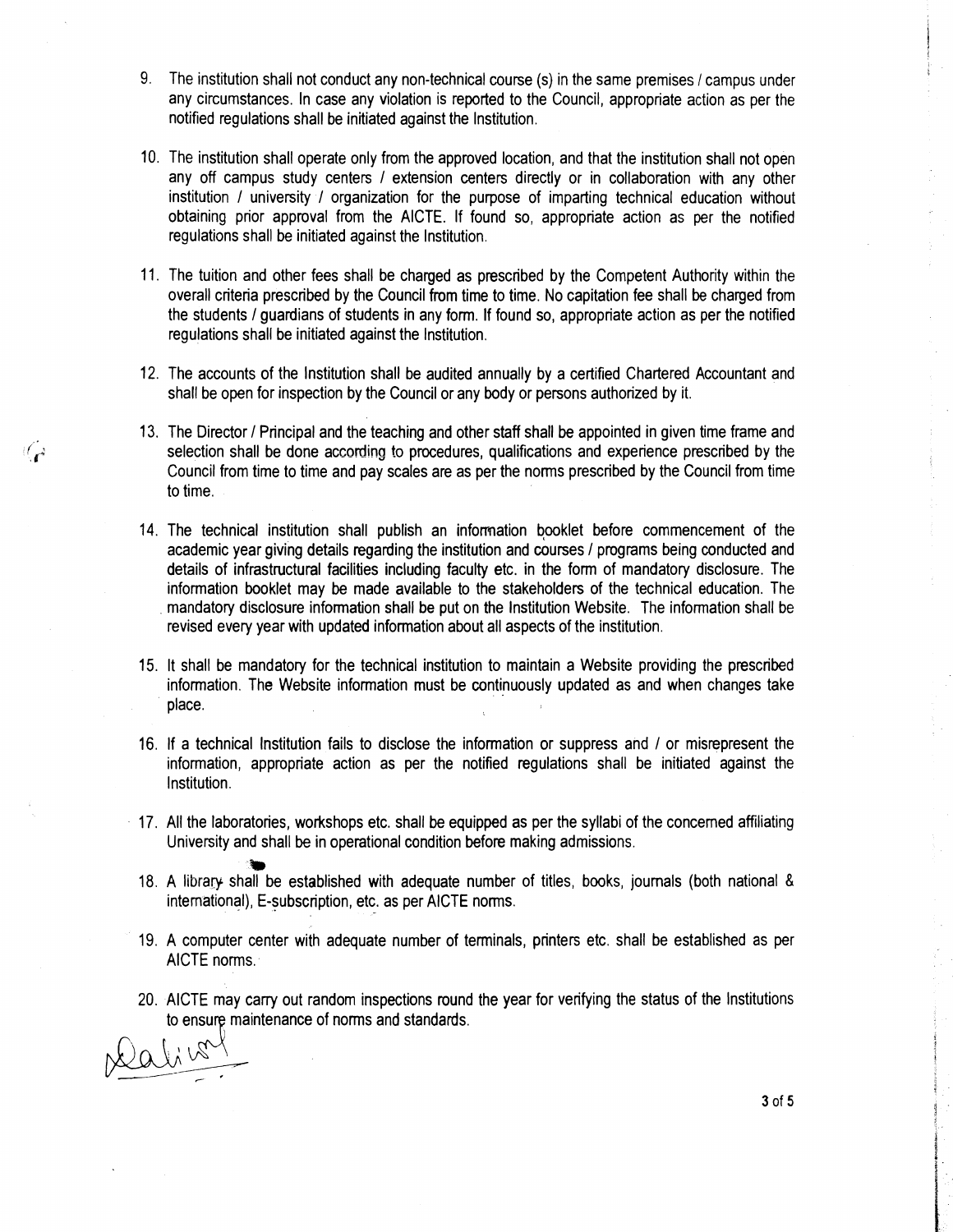- 21. AICTE may also conduct inspections with or without notifying the dates to verify specific complaints, to verify adherence to AICTE norms & standards, and to verify any mis-representation, violation of norms & standards, mal-practices etc.
- 22. The Institution by virtue of the approval given by Council shall not automatically become claimant to any grant-in-aid from the Central or State Government.
- 23. In the event of a student / candidate withdrawing before the starting of the course, the wait listed candidates should be given admission against the vacant seat. The entire fee collected from the student, after a deduction of the processing fee of not more than Rs. 10001- (Rupees one thousand only) shall be refunded and returned by the Institution / University to the student / candidate withdrawing from the program. It would not be permissible for Institutions and Universities to retain the School I Institution Leaving Certificates in original to force retention of admitted students (See Public Notice AICTE/ DPG/ 03(01) /2008)
- 24. The Institute shall take appropriate measures for prevention of ragging in any form, in the light of directions of Hon'ble Supreme Court of India in Writ Petition No. 65611998. Incase of failure to prevent the instances of ragging by the Institutions, the Council shall take appropriate action as per the notified regulations.
- 25. The institution shall provide barrier free environment and toilets for physically challenged persons.

The Management of the Institute shall strictly follow further conditions as may be specified by the Council from time to time. The Council may withdraw the approval, in case it observe any violation of the above conditions and / or non adherence to the norms and standards prescribed by the Council, misrepresentation of facts and submitting factually in correct information to it.

 $x - x$  alice

(Dr D K Paliwal) Member Secretary, AICTE

Copy to:

- 1. The Regional officer , CRO, AICTE, Tagore Hostel - II, Shyamla Hills, Bhopal
- 2. The Director of Technical Education, 2<sup>nd</sup> Floor,-Dr, Jivraj Mehta Bhawan, Block No. 2, Gandhinagar Gujarat.
- 3. The Registrar, Gujrat Technical University, 2<sup>nd</sup> Floor, APC Building, L.D. Engineering College Campus, Navrangpur, Aherndabad, (Gujrat)